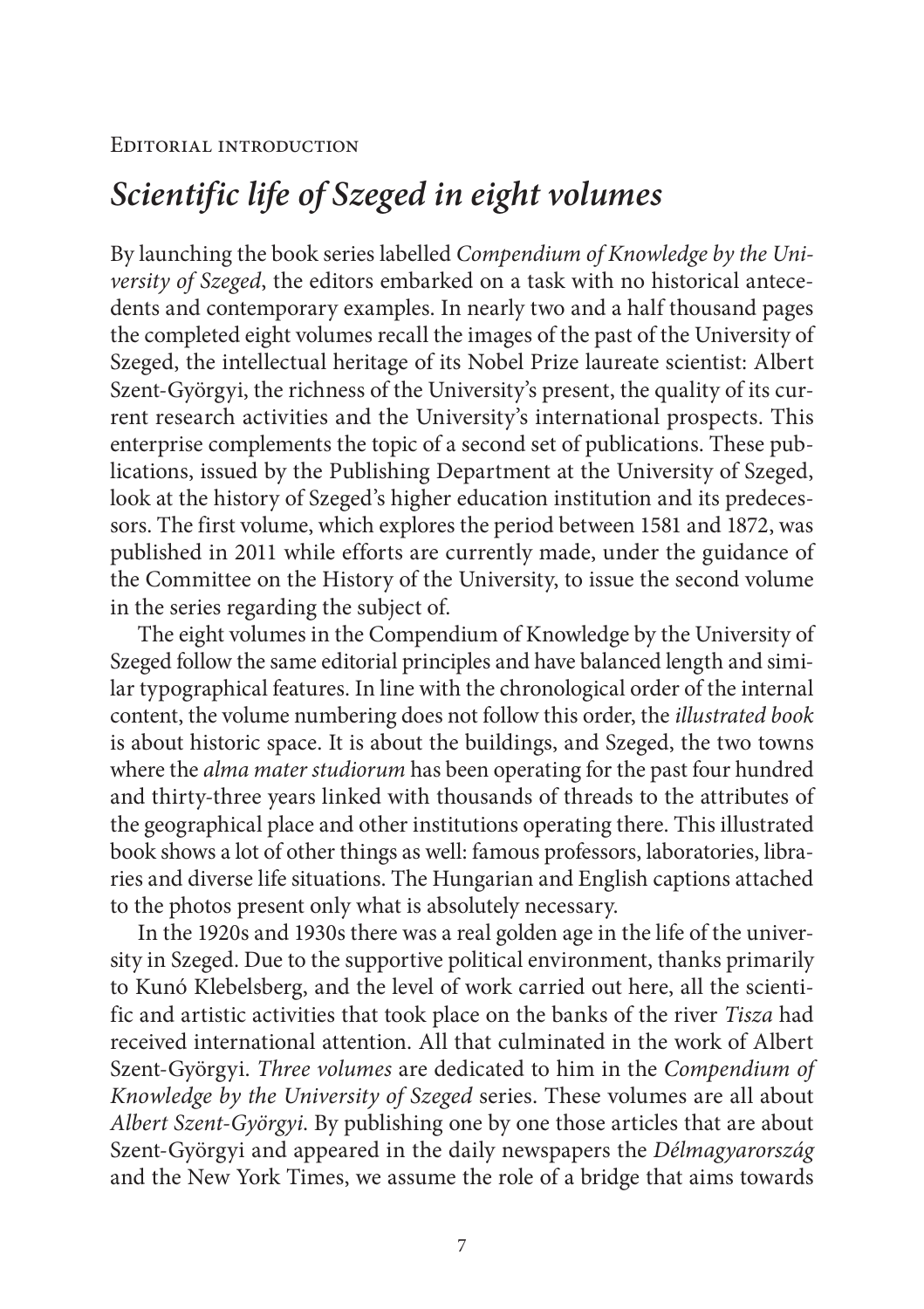top professionals and the world. While Szent-Györgyi's forward pointing significance in time and space that he achieved here is stressed by an all-round analysis of Szent-Györgyi's hardly known or unknown dimensions of operation that is far beyond biology and medical sciences. That is why, in the fall of 2012 at the 75th anniversary of the awarding of the Nobel Prize, we organized our free university series, the material of which is now printed here in Hungarian and English. In this way, the diplomat, the sportsman and the philosopher-poet all stand in front of us, a person who had contributed with his research to the development of our knowledge in the field of laser physics as well. So much so that as *Gábor Szabó* physicist, academician and the Rector of the University of Szeged has demonstrated in his study: the research carried out in this area by Szent-Györgyi should be rightly regarded as the scientific foundation for the big construction investment that is currently under way: the Extreme Light Infrastructure (ELI) ELI-ALPS Laser Research Centre.

*Four volumes*, half of the whole enterprise that is the *Compendium of Knowledge by the University of Szeged,* describe the present: *the ongoing scientific activities at the University of Szeged*. The common feature of these four volumes is the promotional aim: the directions of research and results presented here may well be understood without specific professional prior knowledge and provide very useful information in a variety of areas. In addition to the will of the editors and authors, the above-mentioned fact was a requirement for the TÁMOP dissemination tender that provided the financial background for this enterprise. In general, the international scientific world recognizes five major disciplines. Out of these five, the University of Szeged runs PhD training programmes in four in a total of nineteen schools. In order to give a more authentic presentation of the scientific research and its results, we relied on the heads of the doctoral schools and their most respected scientists. This is how the content of the four discipline-focused volumes was assembled.

Apart from the basic similarities, the various parts of the discipline-focused volumes in the Compendium of Knowledge by the University of Szeged were constructed using different editorial principles and methods. In the book of *life sciences*, the professors themselves provide an overview of the research topics available in their institutes and the main areas of their work. In the books of *physical sciences, humanities and social sciences*, the authors have approached the presentation task from a different aspect. In these sections, we can read studies that discuss, in a general way, timely issues that represent the topics of the university and formulate, in a popular manner, but satisfying the highest academic levels, those questions and answers that are most interesting for today's public. As editors, we do not think that via